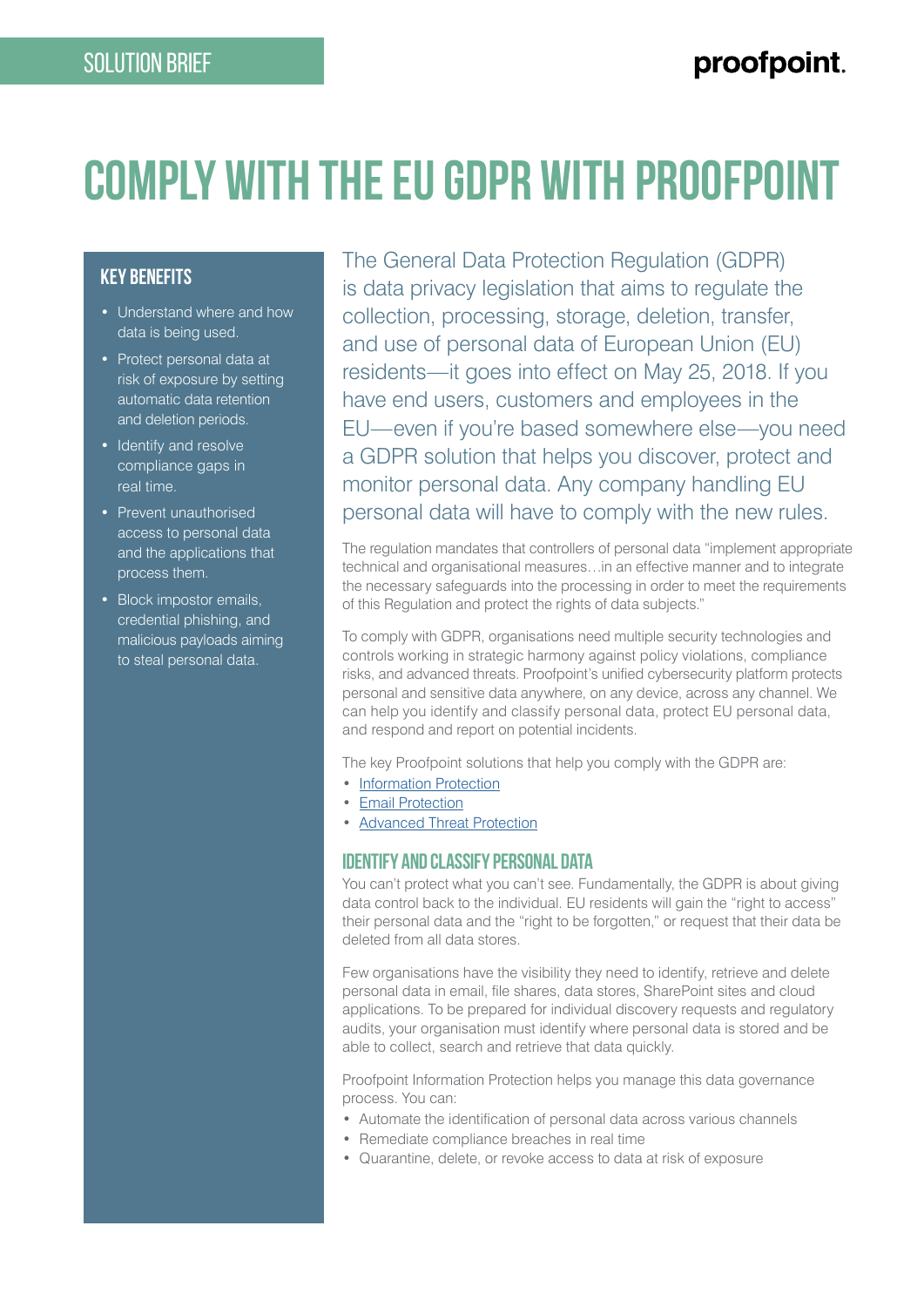#### **PROTECT PERSONAL DATA**

A breach of the personal data of EU residents can lead to fines of up to 2% of global revenue. In addition to giving EU individuals more control of their data, organisations must do everything they can to protect personal data and prevent the theft or loss of that data. And by protecting the individual, you inevitably protect your business from targeted attacks.

#### **Fight data theft**

Over 70% of data breaches are caused by external criminal activity, and an estimated 91% of all cyber attacks occur through email; that's why securing this channel is critical. Proofpoint Email Protection and Targeted Attack Protection empower you to defend your email ecosystem against inbound imposter emails and credential phishing attacks by:

- Assessing the reputation of each sender via email attributes, including sender/recipient relationship, headers and content
- Detecting, analysing and blocking malicious attachments and URLs before they reach the inbox
- Responding to and mitigating the impact of the threats that do make it into the inbox

#### **Prevent accidental data loss**

Email is the top threat vector for attacks against your organisation. It's also a critical risk vector for outbound data loss. Preventing confidential information from being leaked in outbound email messages must be a top priority to lower the risk of a data breach. With Proofpoint Email Data Loss Prevention, you can:

- Gain complete visibility and control over all email leaving your enterprise
- Set over 80 fine-tuned policies—based on geography, data type, purpose and security controls—that automatically find, classify and block messages that contain EU data subject personal data
- Encrypt identified personal data and monitor it as it's shared through email

#### **Train your users**

Technical controls alone are not enough. Articles 39 and 47 of the regulation state that organisations must raise awareness and train staff involved in data processing operations. It's not enough to create privacy policies. Your end users need to understand that they are accountable for meeting data protection requirements. This can only happen by investing in privacy awareness training for employees who handle the personal data of EU residents. With Proofpoint's GDPR security awareness training module, you can:

- Improve your employees' data handling skills and awareness of the new legislation
- Provide users with immediate feedback to drive lasting behavioral change
- Ensure that your users are protecting personal and corporate data effectively

#### **RESPECT THE PRIVACY OF YOUR EMPLOYEES**

Article 88 of the GDPR states that you must "safeguard the [Employee's] rights…with regard to…monitoring systems at the work place." Article 29 Working Party recommends that businesses "should consider certain types of traffic whose interception endangers the proper balance between their legitimate interests and employee's privacy—such as the use of private webmail."

Employers have a legitimate need to monitor employee business activity to protect from cyber threats. Eliminating personal webmail as a source for cyber threats enables companies to reduce their potential exposure. With Proofpoint Targeted Attack Protection for Personal Email Defense, you can:

- Keep personal webmail personal with a web-isolation service
- Monitor and inspect web traffic without the risk of inadvertently collecting personal data
- Ensure employee privacy is protected with violating compliance standards

#### **RESPOND AND REPORT**

Security breaches have become the new normal. That's because threats change and attackers evolve. No defence can stop every incident. That's why GDPR compliance is an ongoing effort.

Article 33 of the GDPR mandates that your business, once aware of a breach of EU personal data, must describe the nature of that breach, the consequences of the breach, and the measures taken to address the breach. All this in 72 hours!

Cybersecurity is more than any moment in time—your cybersecurity strategy must be sustainable to be able to identify and report on incidents and breaches. With Proofpoint Threat Response and Emerging Threat Intelligence you can contain threats quickly and understand the scope of incidents for fast, accurate disclosure as required under GDPR.

*Powered by the cloud, Proofpoint's solutions can be deployed right away and adapt as threats evolve. Maintain trust, ensure compliance and safeguard the security of EU personal data with our advanced cybersecurity solutions.*

> **Take the Guesswork out of GDPR FIND OUT WITH A FREE ASSESSMENT** [proofpoint.com/us/contact](https://www.proofpoint.com/us/contact)